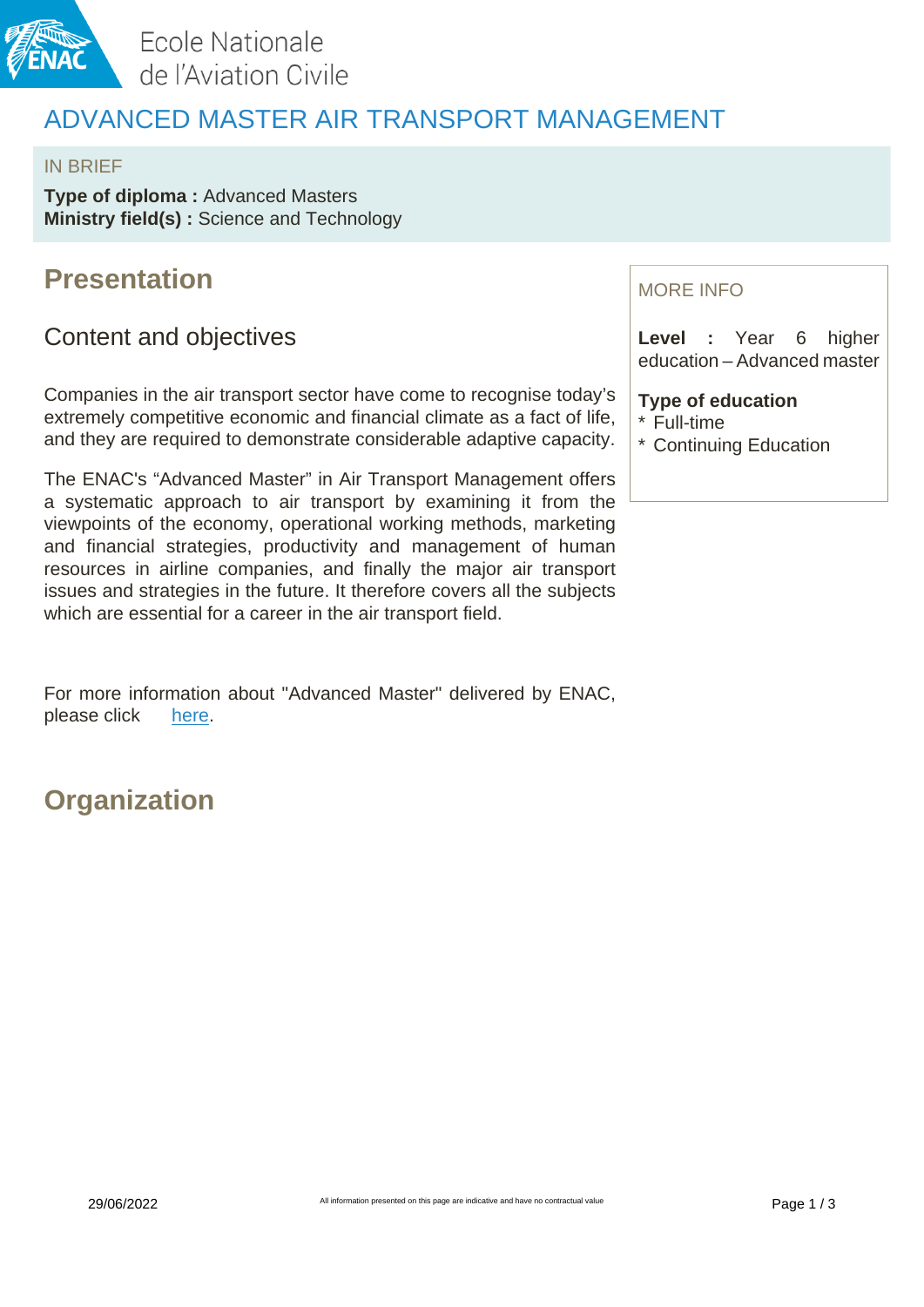

Ecole Nationale de l'Aviation Civile

- Academic part (Mandatory)
	- · EA6003E Aircraft and Air Transport System
	- · DJ6004E Regulatory Framework in Air Transport Industry
	- · EC6003E Air Transport Economics
	- · EA6010E Sustainable Development of air transport
	- · EC6001E Air Transport Security
	- · OP6002E Airlines Operations
	- · EA6004E Ground-Handling
	- · EC6008E Financial management
	- · SH6002E Team Management
	- · SH6003E Human Resources Management
	- · EC6007E Marketing Management
	- · OP6004E Air Transport Market and Airline Distribution
	- · SH6005E Air Passengers and Quality of Service
- · EC6017E On Demand Air Transport Services Business

Aviation

- · SH6004E Crisis Management
- · EC6009E Airlines Strategy
- End of studies project (Mandatory)
	- · TX5900 End of Study Project

# **Professional insertion**

### Professional prospects and career opportunities

The skills on which air transport companies rely reflect the complexity of the operational environment, and are both numerous and specialised. However, only the major airlines can afford to recruit the many specialists in law, economics, or management whom they really need. For smaller companies, a global understanding of the air transport business is an essential requirement.

Obtaining the "Advanced Master" in Air Transport Management is an invaluable asset for those occupying such positions as: head of market studies, sales representative, management controller, operational research engineer or line manager.

# **Organizational unit**

ENAC - Ecole nationale de l'aviation civile **Places**

**Toulouse Contacts**